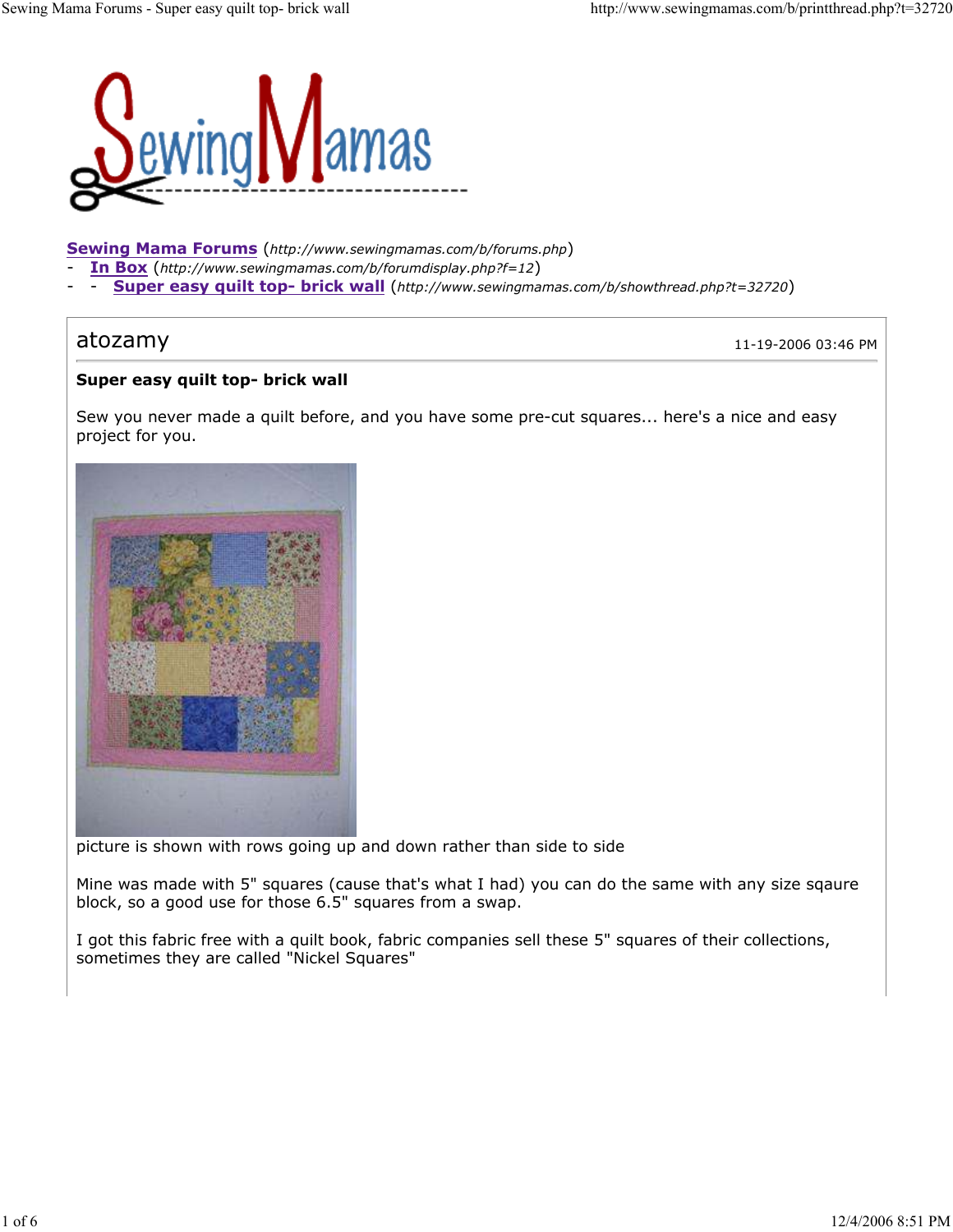

lay out 16 sqs, 4x4

alternating busy and plain, if you have both, if not just trying to spread the wealth, if you have a few that are very colorful, separate them out.

The word is called "movement" you want you eye to dance around the pattern and not get "stuck" in one spot.

Think of these as rows now. 1,2,3,&4 1 is at top etc, take rows 2 and 4 and shift the sqs over 1/2 of a square, you are making a "brick wall" so there are no intersections together. Take the sq. that hangs over and cut it in half, now place back down (I separate my halfs so they are on different rows)



When you sew the rows together try to keep the order you set up, if you mess up, just consider it a serendipity an update to the design that you didn't expect.

I start with the bottom row and sew the 1/2 sqs to the one next to it, then sew the center block to each of the 2 full blocks.

when you quilt piece you want a 1/4" seam, 2 reasons - you need a consistent seam allowance, and you want less bulk in the back.

I usually "chain piece" which means that I sew one,(I don't cut) then I sew the next one.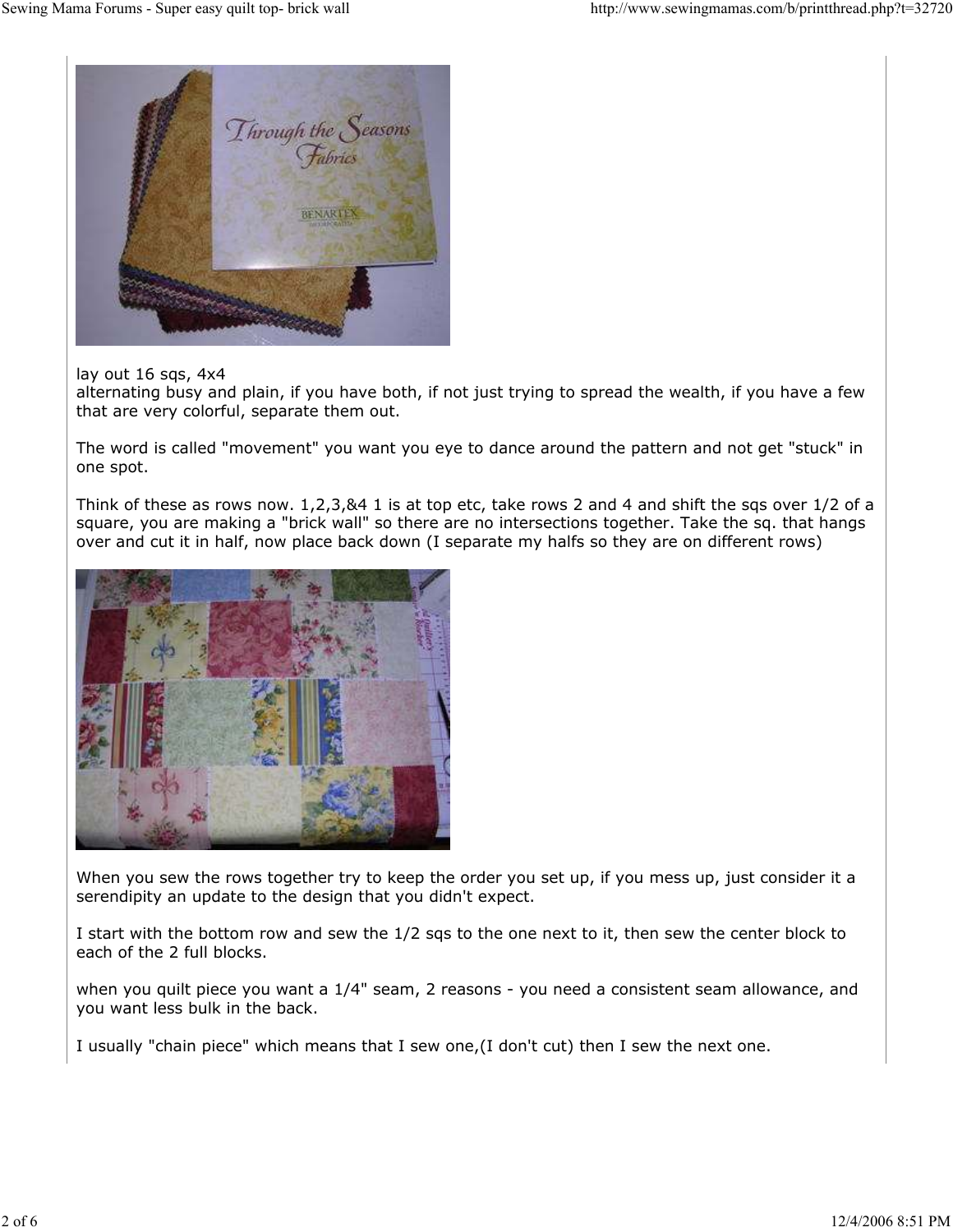

You don't need alot of space between piecings.

I do one row then lay in back on my table, then start on the next row. Here are all the rows sewn, but not pressed



Press each row (since no seams need to match you can press to one side or the other) Press as you sew (this sets the seam) then press to one side, I usually turn the fabric upside down and do all the press as you sew, then flip to the right side and press seams in one direction.

The rows 2 and 4 that have the 1/2 sqs are going to be smaller, since they have an extra seam, so when you sew the rows together - either trim all rows to be the same length or sew lining up the left side so that the variations all occur on the right hand side.

Here's a picture of lining up the rows to sew them, flipped up the fabric to show it's rightsides together.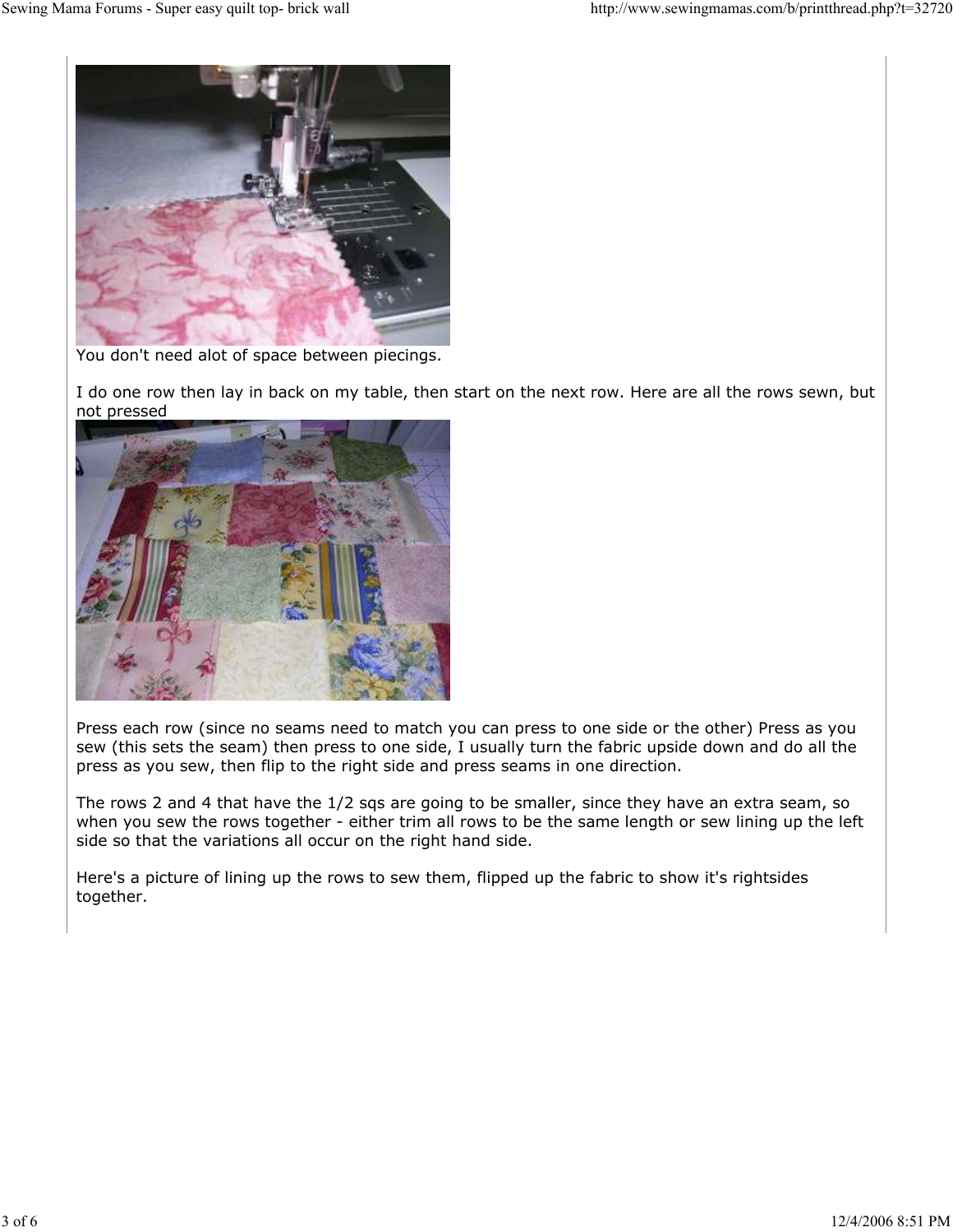

Press the seams, same as before, as you sew, then as you go (to one side or the other)

Go to the cutting table and trim off the un-even side. (see that pink and green extend, cut them even with the others)



Almost done! You made the body of the quilt, you could end here, but to unify the look (and to have less seams along edge) let's put a border on it.

Take strips of fabric (I used 2 colors so you can see it, but you probably want to use all one color) I added 2" strips to my quilt top, you may want to add larger to get the size you want. Smaller than 2" is harder to do, so I don't recommend it, let's keep this easy.

When sewing any 2 pieces together it is always easier to have the one that has more piecing on top... that keeps the bottom smooth and then you can watch the seam allowances and make sure they are still going the direction you pressed them.

So put your strip under the Body of the Quilt, and stitch down.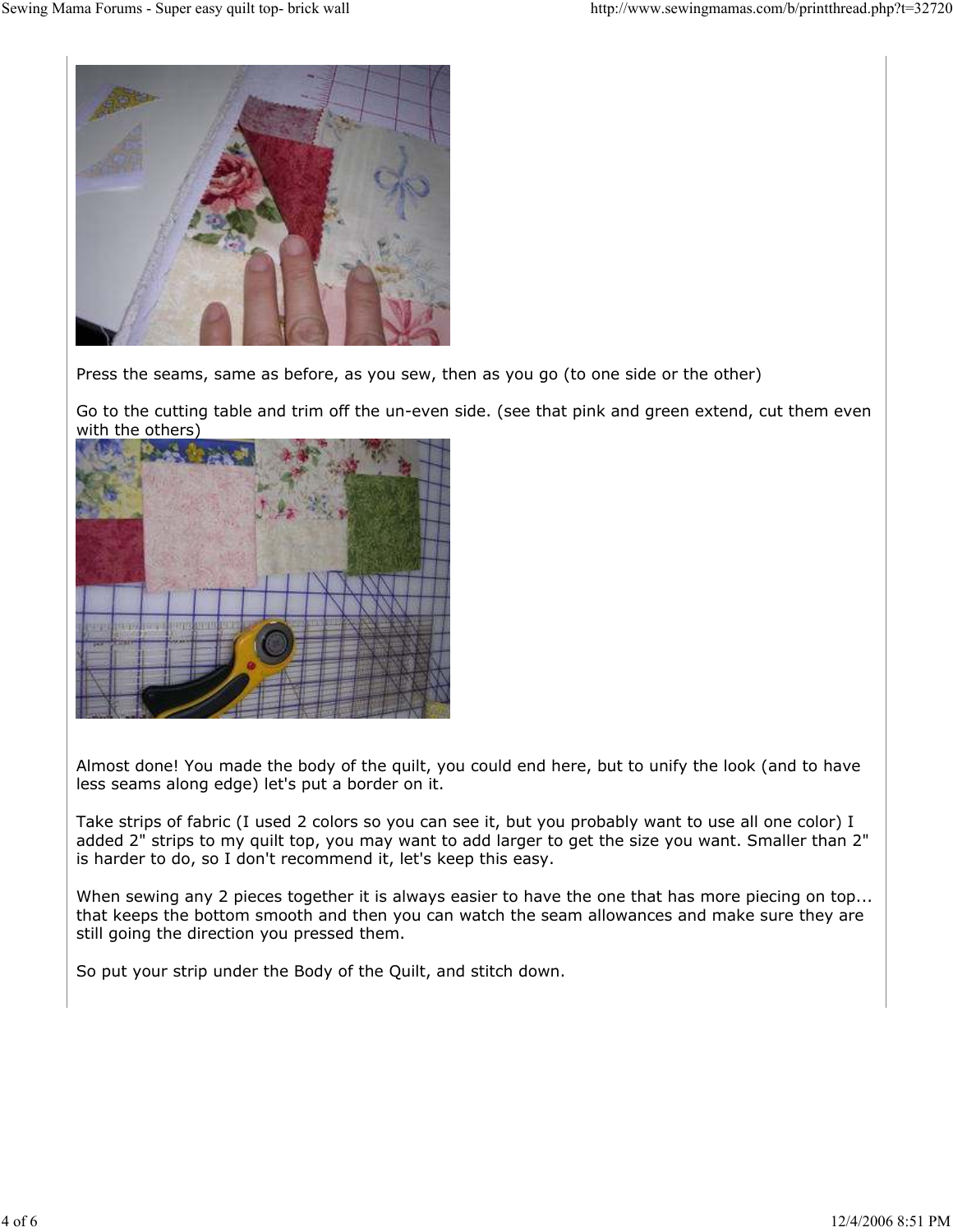

Once you do one side, do the opposite side, I did my first 2 sides in peach and the last 2 in purple so you can see how they overlap. You want to press and trim before you do any intersecting seams so after the first 2 (the peach ones) I pressed it as I sewed, then as I go, and it's easier to press toward the side with less seams, so I pressed to the border, then take to cutting table and trim excess off. When you add the second set of strips (purple ones) they will need to be longer than the first 2 since they have to go the over the peach border, the quilt body and the peach border again.

here is the quilt top, pretty snazzy, and super easy.



Sit back and enjoy your quilt top! To a quilter that is not really a UFO, making the top and quilting it are 2 separate things, so you get credit for accomplishing this first part.

Quilt as you would normally, or stay tuned for a super easy sew along on quilting (coming soon to a thread near you!)

Hope you give it a try! I think that doll babies, teddy bears and other loved ones of your little loved ones will stay nice and cozy in this little sized quilt.

happy sewing! Amy/ atoamy